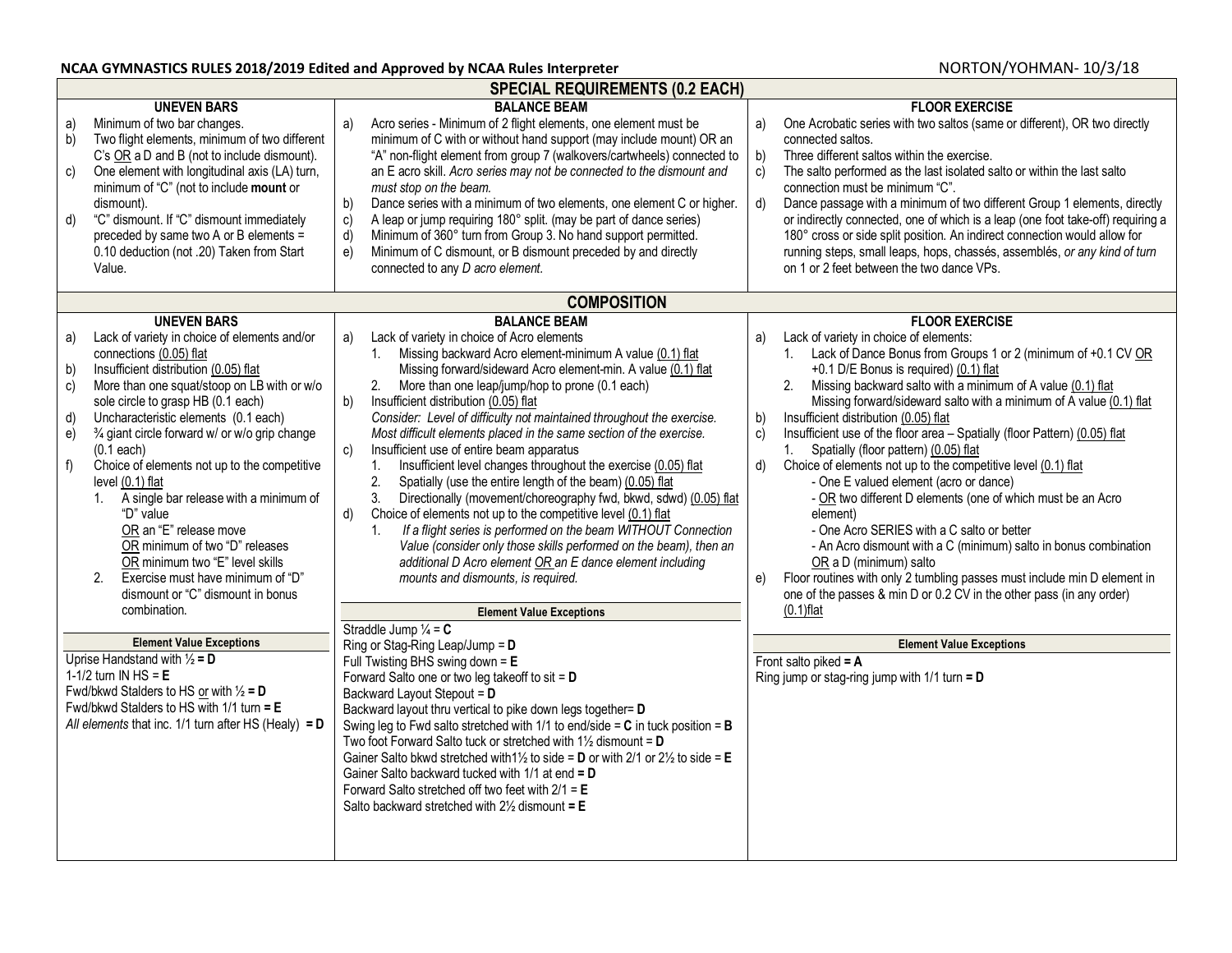| <b>BONUS</b>                                                                  |                                                     |                                    |                                                                                                                                                      |                                                                                                           |           | (For all NCAA Competitions, the JO Bonus Rule WILL NOT BE IN EFFECT on Uneven Bars, Balance Beam and Floor Exercise) |                                                                                                                                                 |                    |            |  |
|-------------------------------------------------------------------------------|-----------------------------------------------------|------------------------------------|------------------------------------------------------------------------------------------------------------------------------------------------------|-----------------------------------------------------------------------------------------------------------|-----------|----------------------------------------------------------------------------------------------------------------------|-------------------------------------------------------------------------------------------------------------------------------------------------|--------------------|------------|--|
|                                                                               |                                                     | <b>Beam Connection Value</b>       | 0.1                                                                                                                                                  | 0.2                                                                                                       |           |                                                                                                                      |                                                                                                                                                 |                    |            |  |
| <b>Bars</b>                                                                   |                                                     |                                    | Acro Flight (2 element)                                                                                                                              |                                                                                                           | $B + D/E$ |                                                                                                                      | <b>Floor Connection Value</b>                                                                                                                   | 0.1                | 0.2        |  |
| <b>Connection Value</b>                                                       | 0.1                                                 | 0.2                                | (excludes dismount)                                                                                                                                  |                                                                                                           | $C + C/D$ |                                                                                                                      | <b>Acro Indirect</b>                                                                                                                            | $A/B + A/B + C/D$  | $C + C$    |  |
|                                                                               | $*C + C/D$                                          | $D + D$                            | Acro Flight (3 element)                                                                                                                              |                                                                                                           |           |                                                                                                                      |                                                                                                                                                 | $A/B+D$            | $C + D/E$  |  |
|                                                                               |                                                     |                                    | (Dismount skill must be min "C" to                                                                                                                   |                                                                                                           |           |                                                                                                                      | <b>Acro Direct</b>                                                                                                                              | B+B (different) or | B+C or C+C |  |
|                                                                               |                                                     | receive bonus)                     | $B + B + C$                                                                                                                                          | $B + C + C$                                                                                               |           |                                                                                                                      | $A+C$                                                                                                                                           | A+A+D or A/B       |            |  |
| *Both "C" elements must have flight or turn but If                            |                                                     | * ADDITIONAL +0.1 bonus            |                                                                                                                                                      | $B + B + D$                                                                                               |           |                                                                                                                      | $A+A+C$                                                                                                                                         | +D                 |            |  |
| "C" connected to "D/E" then "C" not required to                               |                                                     | awarded for Triple Series with 'C' |                                                                                                                                                      |                                                                                                           |           |                                                                                                                      |                                                                                                                                                 |                    |            |  |
|                                                                               | have flight/turn                                    |                                    | (excludes dismount)                                                                                                                                  |                                                                                                           |           |                                                                                                                      | Dance*/Mixed**                                                                                                                                  | $B + D$ or $C + C$ |            |  |
|                                                                               |                                                     |                                    | <b>Dance or Mixed Series</b>                                                                                                                         | $A + D$                                                                                                   | $B + D/E$ |                                                                                                                      | D salto + A jump                                                                                                                                |                    |            |  |
| If 2 "C" 3/6/7 skills connected then do not need                              |                                                     |                                    | (Acro elements must have flight)                                                                                                                     | $B + C$                                                                                                   | $C + C/D$ |                                                                                                                      |                                                                                                                                                 | ***Mixed Series    | $C + D/E$  |  |
|                                                                               | turn/flight to receive CV but both "C" 3/6/7 skills |                                    | (excludes dismount)                                                                                                                                  |                                                                                                           |           |                                                                                                                      |                                                                                                                                                 | $C+A+A$            |            |  |
|                                                                               | must be different                                   |                                    | Dance Turns (on one foot)                                                                                                                            | A+C or C+A                                                                                                |           |                                                                                                                      |                                                                                                                                                 |                    |            |  |
|                                                                               |                                                     |                                    | <b>EXCEPTIONS:</b>                                                                                                                                   |                                                                                                           |           |                                                                                                                      | *"C" turn followed by "C" jump may receive CV if directly connected                                                                             |                    |            |  |
|                                                                               |                                                     |                                    |                                                                                                                                                      | 1) $B + C$ Acro Flight = No Bonus<br>2) B+D Acro Flite BHS+Layout Pike down w Ft together = +.1CV(not .2) |           |                                                                                                                      |                                                                                                                                                 |                    |            |  |
|                                                                               |                                                     |                                    | 3) Back HS Series w: Back Salto Layout Step-out (D) OR Aerial Walkover (D) -                                                                         |                                                                                                           |           |                                                                                                                      | ** Acro elements in mixed series must be salto or flight elements to receive CV                                                                 |                    |            |  |
|                                                                               |                                                     |                                    | - Receives 'D' Bonus but considered 'C' for purposes of Connection Value                                                                             |                                                                                                           |           |                                                                                                                      |                                                                                                                                                 |                    |            |  |
|                                                                               |                                                     |                                    | - Inc. BHS Step-out or 2 Ft, Gainer BHS, BHS Swing-down. In any order                                                                                |                                                                                                           |           |                                                                                                                      | ***Mixed Series must include at least 2 Acro elements -                                                                                         |                    |            |  |
|                                                                               |                                                     |                                    | Examples: BHS + LO Step-out, B+D, receives +.1D & NO CV (B+C)                                                                                        |                                                                                                           |           |                                                                                                                      |                                                                                                                                                 |                    |            |  |
|                                                                               |                                                     |                                    | - Aerial WO + BHS, D+B, receives + 1D & NO CV (C+B)                                                                                                  |                                                                                                           |           |                                                                                                                      | One must be a "C" & Dance element must be at least "A"<br>and must be followed by a "salto" of at least an "A".                                 |                    |            |  |
|                                                                               |                                                     |                                    | - BHS+BHS+LO Step-out, B+B+D, receives + 1D, + 1CV, + *Additional 1                                                                                  |                                                                                                           |           |                                                                                                                      | Dance element breaks the series for all other purposes                                                                                          |                    |            |  |
|                                                                               |                                                     |                                    | - RO+LO Step-out, B+D, receives +.1 D, +.2 CV (B+D, not a BHS Series)                                                                                |                                                                                                           |           |                                                                                                                      |                                                                                                                                                 |                    |            |  |
|                                                                               |                                                     |                                    | - BHS+LO+LO, B+D+D, rcvs, +.1D, +.2CV (D+D), + *Additional .1                                                                                        |                                                                                                           |           |                                                                                                                      |                                                                                                                                                 |                    |            |  |
|                                                                               |                                                     |                                    |                                                                                                                                                      |                                                                                                           |           |                                                                                                                      |                                                                                                                                                 |                    |            |  |
| <b>EXECUTION</b>                                                              |                                                     |                                    |                                                                                                                                                      |                                                                                                           |           |                                                                                                                      |                                                                                                                                                 |                    |            |  |
| <b>UNEVEN BARS</b>                                                            |                                                     | <b>BALANCE BEAM</b>                |                                                                                                                                                      |                                                                                                           |           | <b>FLOOR EXERCISE</b>                                                                                                |                                                                                                                                                 |                    |            |  |
|                                                                               |                                                     |                                    |                                                                                                                                                      |                                                                                                           |           |                                                                                                                      |                                                                                                                                                 |                    |            |  |
| Insufficient Angle of arrival - Flight to HS on LB (.05)                      |                                                     |                                    | Feet apart on side position landing of leap/jumps ( $\rightarrow$ 0.1 each)                                                                          |                                                                                                           |           |                                                                                                                      | Feet apart on landing of leap/jump/hops ( $\rightarrow$ 0.1 each)                                                                               |                    |            |  |
| Swing forward or backward under horizontal $(\rightarrow 0.1$ each)           |                                                     |                                    | Hesitation in jump, press, swing to HS ( $\rightarrow$ 0.1)                                                                                          |                                                                                                           |           |                                                                                                                      | Incorrect Rhythm during execution of direct connection ( $\rightarrow$ 0.1 each)                                                                |                    |            |  |
| Under-rotation of release/flight elements ( $\rightarrow$ 0.1)                |                                                     |                                    | Incorrect body position/alignment on dance elements ( $\rightarrow$ 0.1 each)                                                                        |                                                                                                           |           |                                                                                                                      | Incorrect body position/alignment on dance elements ( $\rightarrow$ 0.1 each)                                                                   |                    |            |  |
| Precision of handstand positions throughout ( $\rightarrow$ 0.1)              |                                                     |                                    | Lack of precision in dance elements ( $\rightarrow$ 0.1 each)                                                                                        |                                                                                                           |           |                                                                                                                      | Lack of precision in dance elements ( $\rightarrow$ 0.1 each)                                                                                   |                    |            |  |
| Insufficient extension of glides/swing into kips $(\rightarrow 0.1)$          |                                                     |                                    | Turn elements not performed in high relevé ( $\rightarrow$ 0.1 each)                                                                                 |                                                                                                           |           |                                                                                                                      | Failure to perform Group 2 turns in high relevé ( $\rightarrow$ 0.1 each)                                                                       |                    |            |  |
| Poor rhythm in elements/connections $(\rightarrow 0.1)$                       |                                                     |                                    | Landing too close to beam on dismount (0.1)                                                                                                          |                                                                                                           |           |                                                                                                                      | Concentration pause (2 sec.) (0.1 each)                                                                                                         |                    |            |  |
| Hesitation in jump or swing to HS ( $\rightarrow$ 0.1)                        |                                                     |                                    | Concentration pause - 2 sec. (0.10 ea.) More than 2 sec. (0.2 ea.)                                                                                   |                                                                                                           |           |                                                                                                                      | Legs not parallel to floor in split or straddle pike $($ $\rightarrow$ 0.2)                                                                     |                    |            |  |
| Touch, brush of foot/feet on apparatus/mat ( $\rightarrow$ 0.1)               |                                                     |                                    | Rhythm of connection-dance/mixed/acro (not bkwd flight) ( $\rightarrow$ 0.2 each)                                                                    |                                                                                                           |           |                                                                                                                      | Insufficient height of leaps/jumps/hops ( $\rightarrow$ 0.2 each)                                                                               |                    |            |  |
| Landing too close to bars on dismount (0.1)                                   |                                                     |                                    | Insufficient split when required (dance/acro elements) ( $\rightarrow$ 0.2)                                                                          |                                                                                                           |           |                                                                                                                      | Insufficient height of acro flights & aerials ( $\rightarrow$ 0.2 each)                                                                         |                    |            |  |
| Insufficient amplitude of elements $(\rightarrow 0.2$ each)                   |                                                     |                                    | Legs not parallel to beam in split or straddle pike ( $\rightarrow$ 0.2)                                                                             |                                                                                                           |           |                                                                                                                      | Insufficient split on elements ( $\rightarrow$ 0.2)                                                                                             |                    |            |  |
| Insufficient dynamics ( $\rightarrow$ 0.2)                                    |                                                     |                                    | Insufficient dynamics ( $\rightarrow$ 0.2)                                                                                                           |                                                                                                           |           |                                                                                                                      | Insufficient dynamics ( $\rightarrow$ 0.2)                                                                                                      |                    |            |  |
| Hit of foot/feet on apparatus (0.2)<br>Incorrect padding (heel/hip) CJ (0.20) |                                                     |                                    | Insufficient height of leaps/jumps/hops ( $\rightarrow$ 0.2 each)<br>Insufficient height of acro flights, aerials & saltos ( $\rightarrow$ 0.2 each) |                                                                                                           |           |                                                                                                                      | Insufficient variation in rhythm/tempo throughout ( $\rightarrow$ 0.2)<br>Relaxed/incorrect footwork in non-VPs throughout ( $\rightarrow$ 0.2) |                    |            |  |
| Insufficient height of salto dismount ( $\rightarrow$ 0.3)                    |                                                     |                                    | Insufficient sureness of performance – throughout ( $\rightarrow$ 0.2)                                                                               |                                                                                                           |           |                                                                                                                      | Poor relationship of music & movement throughout ( $\rightarrow$ 0.2)                                                                           |                    |            |  |
| Insufficient extension (open) of tuck/pike prior to landing                   |                                                     |                                    | Insufficient variation in rhythm/tempo --throughout ( $\rightarrow$ 0.2)                                                                             |                                                                                                           |           |                                                                                                                      | Insufficient height of saltos ( $\rightarrow$ 0.3 each)                                                                                         |                    |            |  |
| dismount ( $\rightarrow$ 0.3)                                                 |                                                     |                                    | Relaxed/incorrect footwork in non-VPs throughout ( $\rightarrow$ 0.2)                                                                                |                                                                                                           |           |                                                                                                                      | Insufficient extension (open) of tuck/pike prior to landing dismount ( $\rightarrow$ 0.3)                                                       |                    |            |  |
| Insufficient Amplitude of casts ( $\rightarrow$ 0.3)                          |                                                     |                                    | Support of 1 leg against side of BB (0.2)                                                                                                            |                                                                                                           |           |                                                                                                                      | Relaxed/incorrect/insuff. leg pos/body posture & flexibility in non-VPs throughout $(\rightarrow 0.3)$                                          |                    |            |  |
| Insufficient Angle of turn completion ( $\rightarrow$ 0.3)                    |                                                     |                                    | Insufficient height of salto dismount ( $\rightarrow$ 0.3)                                                                                           |                                                                                                           |           |                                                                                                                      | Artistry/Presentation ( $\rightarrow$ 0.3)                                                                                                      |                    |            |  |
| Hit of foot/feet on mat (0.3)                                                 |                                                     |                                    | Additional movements to maintain balance on the beam ( $\rightarrow$ 0.3)                                                                            |                                                                                                           |           |                                                                                                                      | Missing synchronization of movement & musical beat ( $\rightarrow$ 0.3)                                                                         |                    |            |  |
| Grasp on apparatus to avoid a fall (0.3)                                      |                                                     |                                    | Direction on gainer dismount off end of beam ( $\rightarrow$ 0.3)                                                                                    |                                                                                                           |           |                                                                                                                      | - Each time $(0.05)$                                                                                                                            |                    |            |  |
| Intermediate (extra) swing (0.3) max 0.6 per skill                            |                                                     |                                    | Insufficient extension/open of tuck/pike prior to landing dismount ( $\rightarrow$ 0.3)                                                              |                                                                                                           |           |                                                                                                                      | - Exercise not ended with music (0.10)                                                                                                          |                    |            |  |
| Insufficient amplitude of "B" Clear hip circles ( $\rightarrow$ 0.4)          |                                                     |                                    | Relaxed/incorrect/insuff. leg pos./body posture/flexibility in nonVPs thruout ( $\rightarrow$ 3)                                                     |                                                                                                           |           |                                                                                                                      | Music with words (CJ) 1.00                                                                                                                      |                    |            |  |
| Full support on foot/feet on mat during routine (0.5)                         |                                                     |                                    | Grasp of beam to avoid a fall (0.3) Use of supplemental support (0.3)                                                                                |                                                                                                           |           |                                                                                                                      | Absence of music (CJ) 1.00                                                                                                                      |                    |            |  |
|                                                                               |                                                     |                                    | Artistry/Presentation ( $\rightarrow$ 0.3)                                                                                                           |                                                                                                           |           |                                                                                                                      |                                                                                                                                                 |                    |            |  |